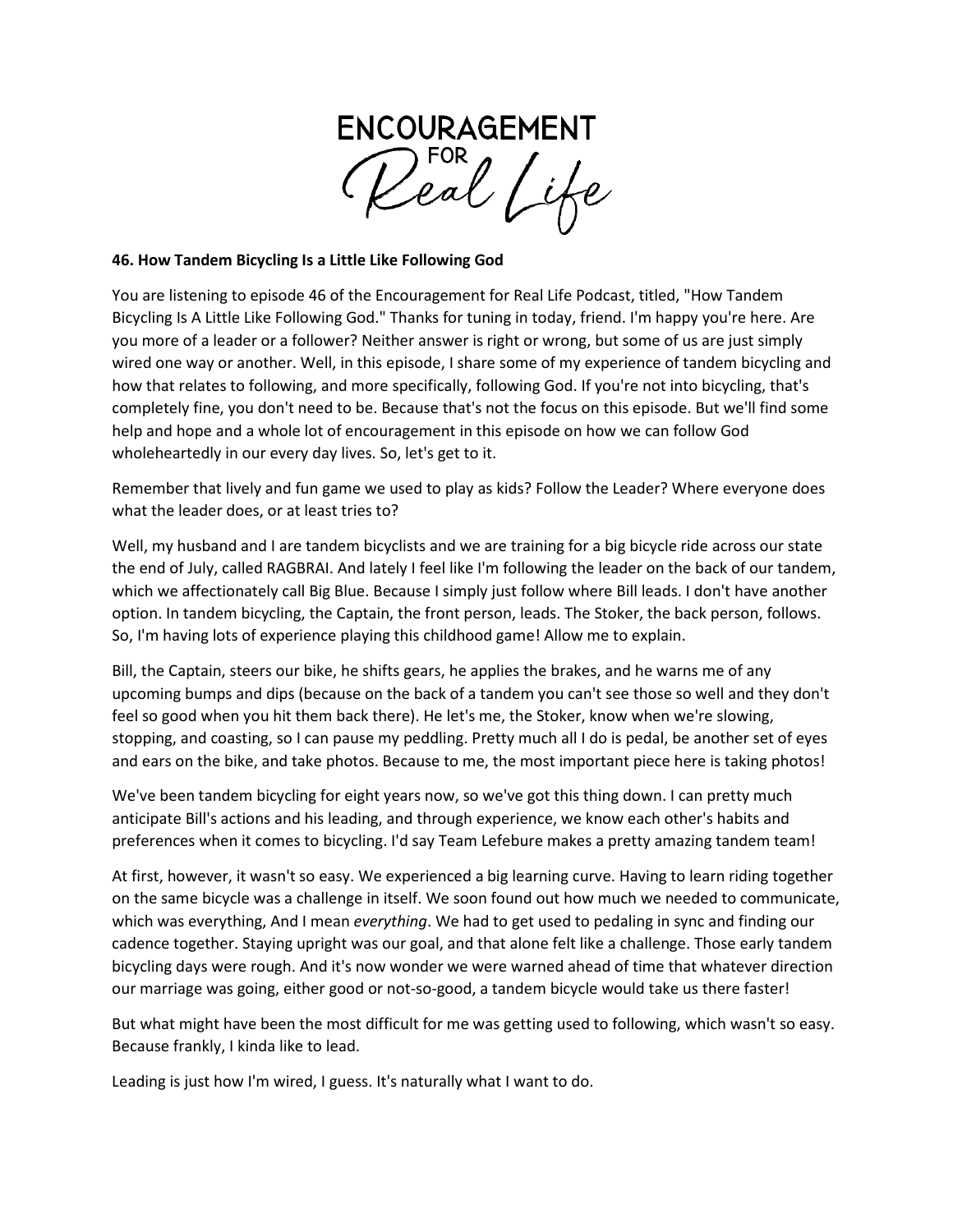## **Following doesn't come so natural to me.**

On the bike or in my walk with God.

I've been known to struggle with God, but I've learned the hard way that following Him is best. Why? Well because He knows best. He sees the big picture, where I do not. He understands what's ahead for me, where I do not. And He has my best interest in His mind, while sometimes I just want what feels comfortable and easy.

So, following God's leading has been a process for me. But after time and experience, it's now what I focus on daily. It's now what I desire to do.

The other evening on our tandem, however, I had this revelation.

# **Tandem bicycling is a little like following God.**

How? Well, as we discussed in last week's episode, episode 45, life is one big adventure with God. In this life I can easily picture in my mind each of us on a tandem bike ride with God. As our Captain, He takes us on all sorts of adventures and expeditions. Sometimes to grand mountain-top views where we can hardly contain our joy, and sometimes through low valleys that are difficult to peddle out of. Our Captain steers, brakes, shifts gears, and warns us of what's ahead.

You and I, as the Stoker, get to partner with God in pedaling, paying attention, and capturing some amazing moments along the way. It may not be easy at first, but the more experience riding with God, the more we realize how trustworthy of a Captain He is. Over time we learn to follow His ways and His rhythm.

Before long, we've got this thing down. Our peddling is in sync, our cadence is comfortable, and we finally get to relax a bit and enjoy the ride. We are one smoothly flowing pair making our way down the road, off on another adventure together. Our team is pretty amazing, isn't it??!!

## **It's no wonder following God becomes our preferred way to live.**

Following God, our Captain, allows us to forego being in control. When we let God lead, we find rest. We realize it's kinda nice not being in charge. We let God be God, and we simply follow and pay attention. Because we can trust God will not lead us astray. Our leader is capable, trustworthy, experienced, and He knows the terrain well. He will lead us home safely.

And yes, we get to enjoy the ride and take some photos along the way.

So, how about you, friend? How are you doing in following our Captain? Are you and I partnering with God on this adventure of life? Is there any ways we're struggling in letting our Captain lead? Are there any changes or adjustments we could make as the Stoker?

God cares that we arrive to our destination safely and securely. And He'll do everything He can to make that happen.

Now, I know tandem bicycling isn't referenced in the Bible at any point, but following God is mentioned often.

# **What does God have to say about you and me following Him?**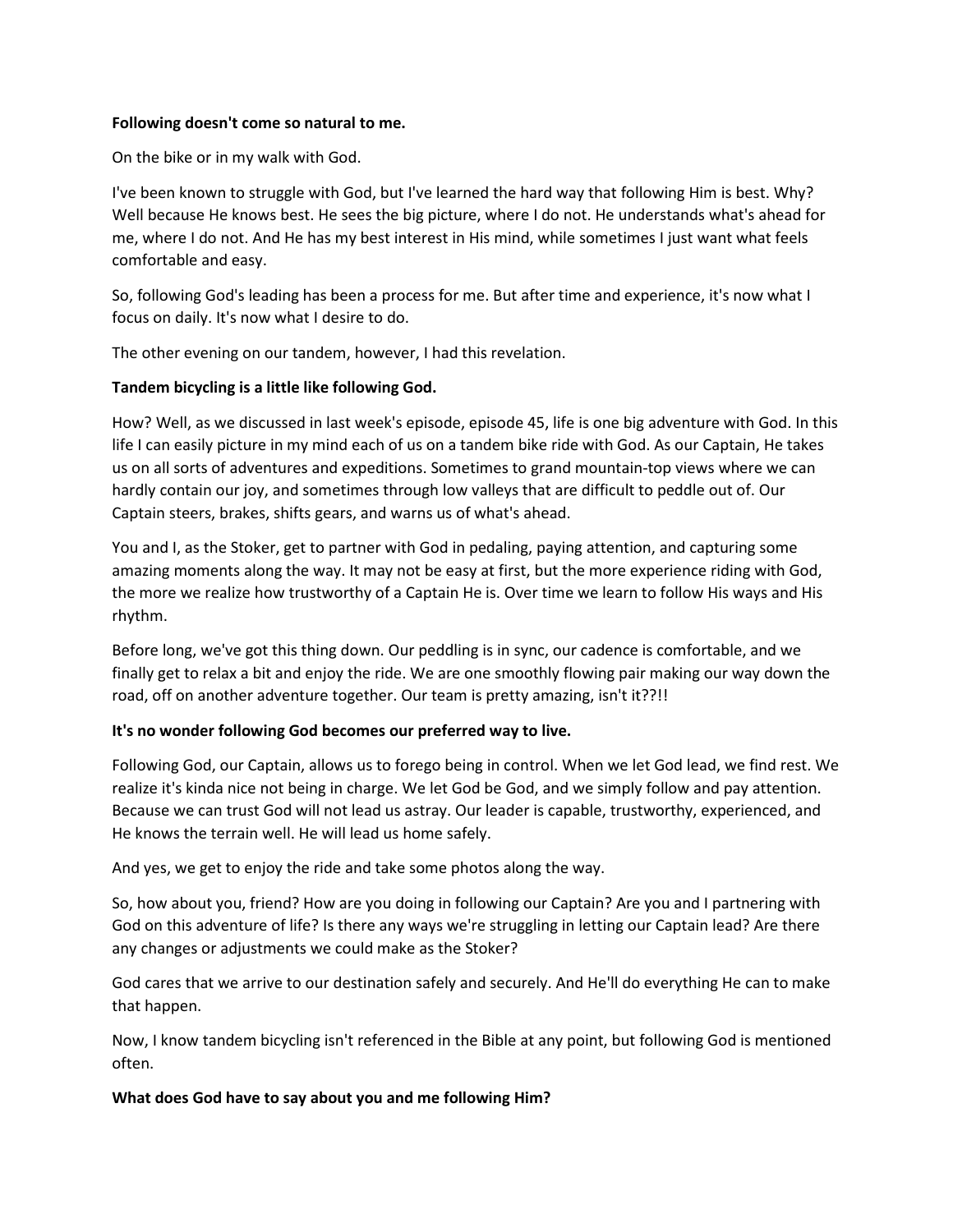Here are three verses I found to encourage us:

Once again Jesus spoke to the people. This time he said, "I am the light for the world! Follow me, and you won't be walking in the dark. You will have the light that gives life." John 8:12 CEV

You are to follow only God, your God, hold him in deep reverence, keep his commandments, listen obediently to what he says, serve him—hold on to him for dear life! Deuteronomy 13:4 MSG

When people's steps follow the Lord, God is pleased with their ways. Psalm 37:23 NCV

Following God doesn't have to be so complicated. He leads and we follow. That's why when I picture Him as my tandem Captain, it helps me remember He's leading and I'm partnering with Him on this adventure. It helps me to think of following God in a new light.

But is there anything you and I can to do help us follow God? I believe so.

## **Here are 5 Things to Help Us in Following God**

(that also pertain to tandem cycling).

1 - Pray.

On our own it's not always easy to follow God if we don't know where we're going. Praying helps us do that. Simply asking God to help us follow Him and to trust Him wholeheartedly makes all the difference.

## 2 - Allow God to lead.

When we allow God to lead, we can rest in the following. We can relax knowing the pressure if off because we don't have to be in charge. Allowing God to lead will make the adventure much smoother and a lot more enjoyable.

#### 3 - Stay alert.

God will guide us in the direction to go, plus He'll navigate the terrain on the journey. He sees what we cannot, and He knows the best route. So, staying alert will help us be sensitive to God's leading and promptings as we go. This reminds me of one of my favorite Bible verses, and I've shared it before. Proverbs 3:5-6 in the Message translation says: Trust God from the bottom of your heart; don't try to figure out everything on your own. Listen for God's voice in everything you do, everywhere you go; he's the one who will keep you on track.

#### 4 - Partner with God.

We aren't just along for the ride, but we have our own part to play on this adventure with God. We may not know exactly our part to play when we start out, but He will let us know. What joy we will find as we partner with Him along the way!

#### 5 - Enjoy the scenery.

And of course, as we travel, let's not forget to enjoy the views and the scenery around us. God will show us some amazing sights and will enable us to find some new experiences. Let's be sure to lift our eyes often, and if we have our cameras with us, take a photo every now and then.